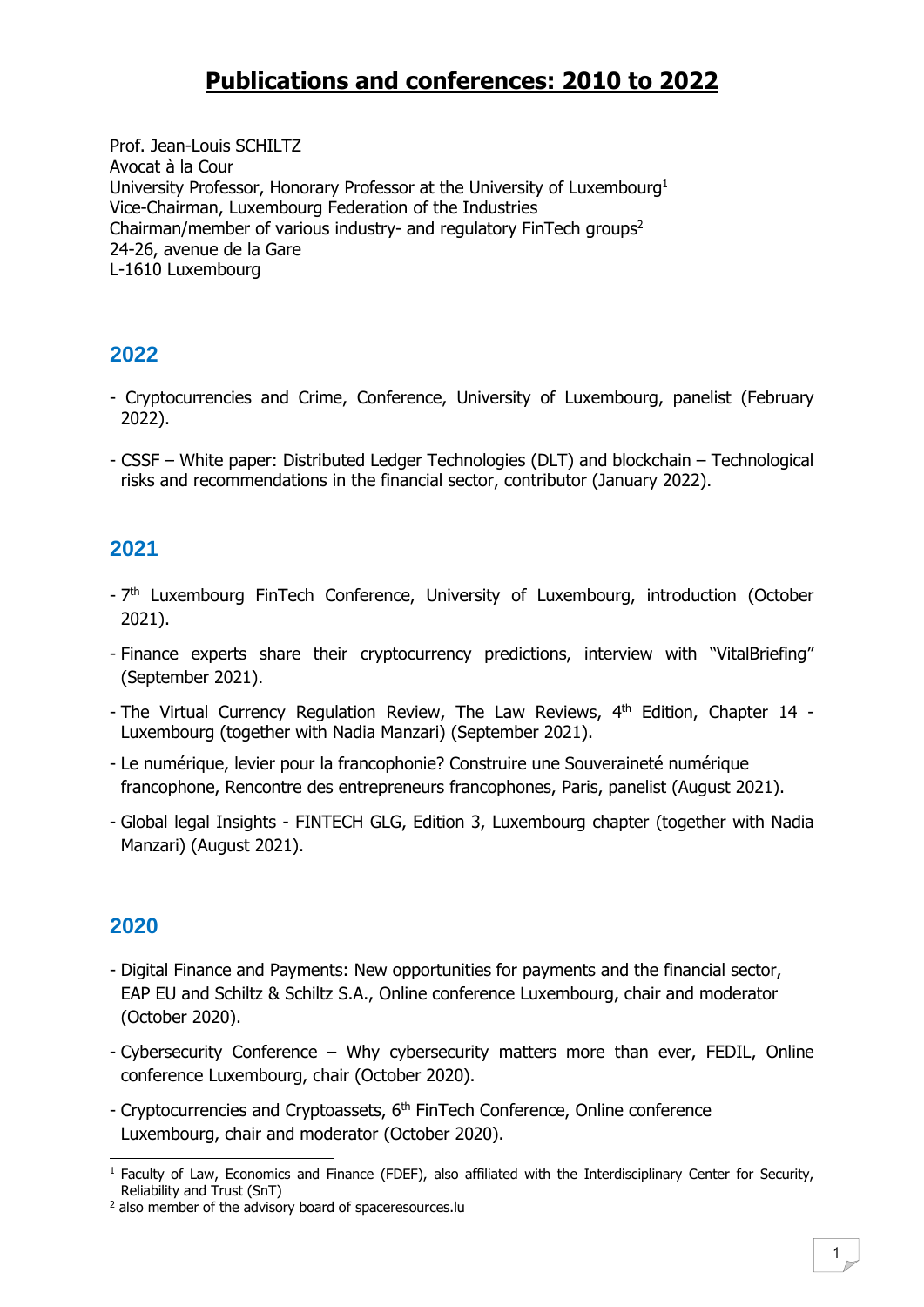- The Virtual Currency Regulation Review, The Law Reviews, 3<sup>rd</sup> Edition, Chapter 17 -Luxembourg (together with Nadia Manzari) (August 2020).
- Global legal Insights FINTECH GLG, Edition 2, Luxembourg chapter (together with Nadia Manzari) (August 2020).
- L-DIH talks Digital Transformation for Industry 4.0, introductory remarks FEDIL (February 2020).
- Start-up World Cup Challenge Pegasus Tech Ventures, jury (February 2020).

# **2019**

- Digital Assets Implication for the Venture Capital industry, Global Venture Capital Summit, panelist (October 2019).
- Cybersecurity and the industry, FEDIL conference, Cybersecurity Week, introductory remarks and chair (October 2019).
- PSD2 rolled-out by Luxembourg banks, Finologee and LHoFT Conference, concluding comments (October 2019).
- Blockchain and securities  $-$  the Luxembourg perspective,  $5<sup>th</sup>$  FinTech Conference, Luxembourg, speaker (October 2019).
- The Virtual Currency Regulation Review, The Law Reviews, 2<sup>nd</sup> Edition, Chapter 17 -Luxembourg (together with Nadia Manzari) (August 2019).
- Global legal Insights FINTECH GLG, Edition 1, Luxembourg chapter (together with Nadia Manzari) (August 2019).
- Space resources utilization legal framework, Asteroid day, panelist (June 2019).
- Regulatory agenda New DLT law voted on 14 February, ALFI TA & Distribution Forum Conference, panellist, Luxembourg (June 2019).
- Luxembourg's new blockchain securities law and beyond, Infrachain Summit Luxembourg, keynote speaker (May 2019).
- Crypto assets: the Luxembourg regulatory perspective, ICT Spring FinTech Summit, speaker (May 2019).
- Blockchain Regulation and Governance in Europe, book discussion with Michèle Finck, PhD (March 2019).
- Digital onboarding, interview with "The Paypers" (February 2019).
- Central Bank Digital Currencies, Central Bank and Sovereign Wealth Fund Forum, Clearstream Banking S.A./Deutsche Börse Group, Luxembourg, moderator (January 2019).

- Autonomous cars, mock trial at the Luxembourg City District Court, co-organizer (December 2018).
- How Distributed Ledger Technology could solve regulatory problems, New Tech for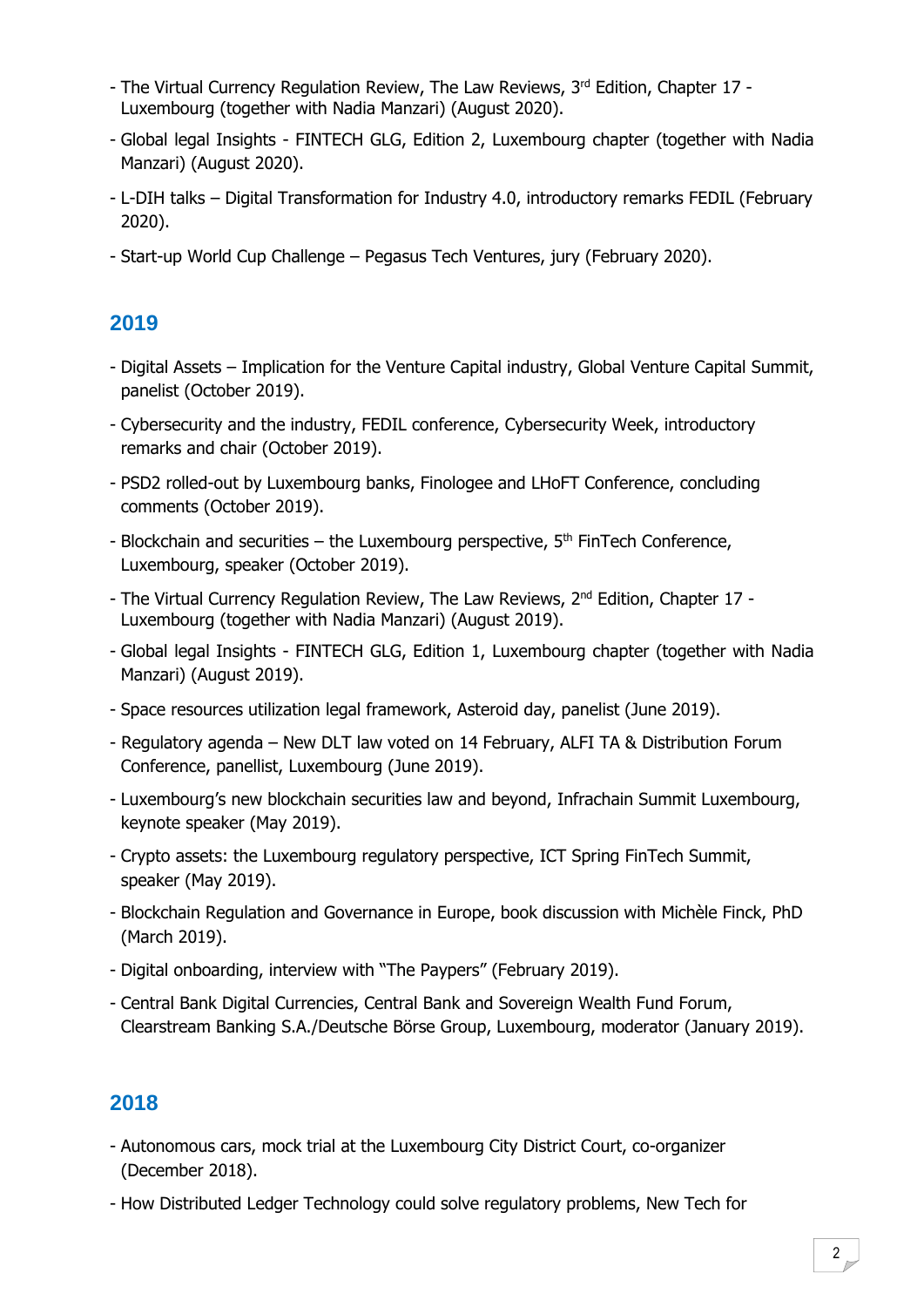RegTech Summit, London, panelist and moderator (December 2018).

- KYC reloaded, keynote speaker, Risk Connect, Frankfurt (November 2018).
- Cryptocurrencies Innovation and Regulation, panelist, Risk Connect, Frankfurt (November 2018).
- The Virtual Currency Regulation Review, The Law Reviews, Edition 1, Chapter 18 Luxembourg (together with Nadia Manzari) (November 2018).
- Cryptocurrencies and Cryptoassets, 4<sup>th</sup> FinTech Conference, Luxembourg, chair and moderator (October 2018).
- KYC Reloaded, European Investment Bank (EIB), Blockchain Challenge, keynote speaker (June 2018).
- About SMEs with a geopolitical touch, National Commission for Data Protection (CNPD), Four decades of Data Protection, keynote speaker (June 2018).
- Blockchain a game changer for asset management's operating model?, European Risk Management Conference, panelist (May 2018).
- Attack of the cryptos?, ICT Spring FinTech Summit, panelist (May 2018).
- Fintech Facts, Fiction and the Future, ALFI European Asset Management Conference, panelist (March 2018).

- ICOs and financial regulation: where are we going?, University of Münster (Germany), keynote speaker (November 2017).
- KYC Insurance solutions: how to bring true transformation within the insurance industry, Association des Compagnies d'Assurances and Luxembourg House of Financial Technology, keynote speaker (October 2017).
- FinTech: law and regulation, digital identities and their role in financial services and payment, conference, uni.lu, keynote speaker (October 2017).
- FinTech: law and regulation, blockchain and distribution, conference, uni.lu, chair and moderator (October 2017).
- ICOs and financial regulation, conference, Luxembourg Stock Exchange and Luxembourg House of Financial Technology, keynote speaker (October 2017).
- Cloud computing and the financial sector: Luxembourg regulatory update, conference @ Microsoft, keynote speaker (September 2017).
- Resource utilization and space law, Asteroid Day, panelist (June 2017).
- Financial sector and the cloud: regulatory update, AWS, conference (June 2017).
- Regulatory update on the financial sector in the cloud, conference @ AWS, keynote speaker (June 2017).
- International regulation of identification in financial services: key differences and trends, K(NO)W IDENTITY Conference – Washington DC, panelist (May 2017).
- PSD 2: a game changer in the banking industry, moderator, ICT Spring (May 2017).
- Digital identity: providing global access, Innovate Finance Global Forum (London), panelist (April 2017).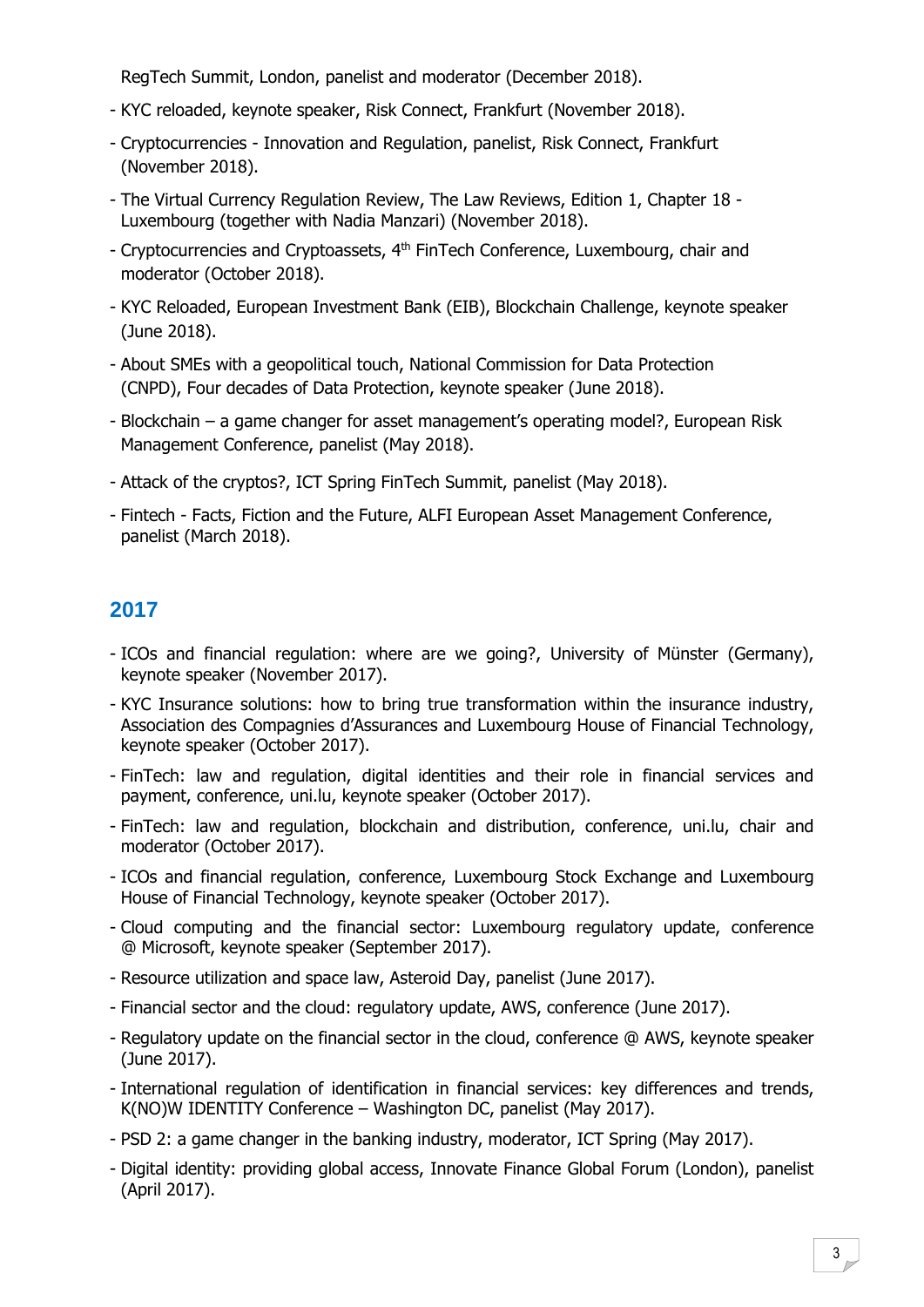- PSD 2 - Changing the game: Fintechs' point of view, moderator, conference, The LHOFT (Luxembourg House of Financial Technology) (February 2017).

#### **2016**

- uni.lu meets MIT: towards an internet of identity, speaker, conference, University of Luxembourg (October 2016).
- Guest lecturer, FinTech course, Massachusetts Institute of Technology (MIT), Regulatory aspects of crypto-currencies (2016 course). -
- Bitcoin and regulation, 3x3 FinTech lecture series, University of Luxembourg and Luxembourg for Finance, inaugural lecture of the conference series (October 2016). [http://wwwen.uni.lu/recherche/fdef/research\\_unit\\_in\\_law/research\\_areas/fintech\\_digitalisation](http://wwwen.uni.lu/recherche/fdef/research_unit_in_law/research_areas/fintech_digitalisation)
- FinTech: a revolution for finance?, conference, University of Strasbourg (October 2016).
- Luxembourg ICT solution for your business, Luxinnovation, panelist, London (July 2016).
- Industry trends in payments, panelist, BGL BNP Paribas and Lux Future Lab (June 2016).
- KYC Reloaded, keynote speaker, ICT Spring (May 2016).
- The Future of Data Transfers outside of the European Union, conference, University of Luxembourg by Professors Herwig Hofmann, Mark Cole and Jean-Louis Schiltz (April 2016).
- Internet et mondialisation, Association Henri Capitant (together with Max Spielmann) (mars 2016).
- Private Bankers: Are you ready for the next disruption?, KYC Utilities: a real benefit for private banks?, panelist, Private Banking Group of Luxembourg's Bankers' Association (February 2016).
- Virtual Currencies in Europe and in Luxembourg, LFF Tokyo (Japan), conference, keynote speaker (January 2016).

- The rise of FinTech, Challenges for law, economics, finance and technology: one day conference, University of Luxembourg and Banque Internationale à Luxembourg (BIL), coorganizer and panelist (November 2015).
- Du choc des données: une contribution à un débat qui vient à peine de commencer, article, Mélanges offerts à Dean Spielmann, Président de la Cour européenne des droits de l'homme, article (October 2015).
- 10x6 FinTech Conference, Paperjam business magazine, speaker (October 2015).
- Les technologies de l'information et de la communication peuvent-elles être un outil de développement? conférence SOS Sahel et BGL BNP Paribas, panelist (October 2015).
- Virtual Currencies and the law, Informal meeting of the Financial Services Attachés of the EU, conference, keynote speaker (September 2015).
- Will Regulation Dictate the Location of the World's Bitcoin Hub, Coindesk, Op Ed, (August 2015).
- FinTech and the digitalization of the financial services, ICT Spring, conference (moderator) (May 2015).
- Coffre-fort ou désert de données, article d'opinion, Paperjam business magazine, article (avril 2015)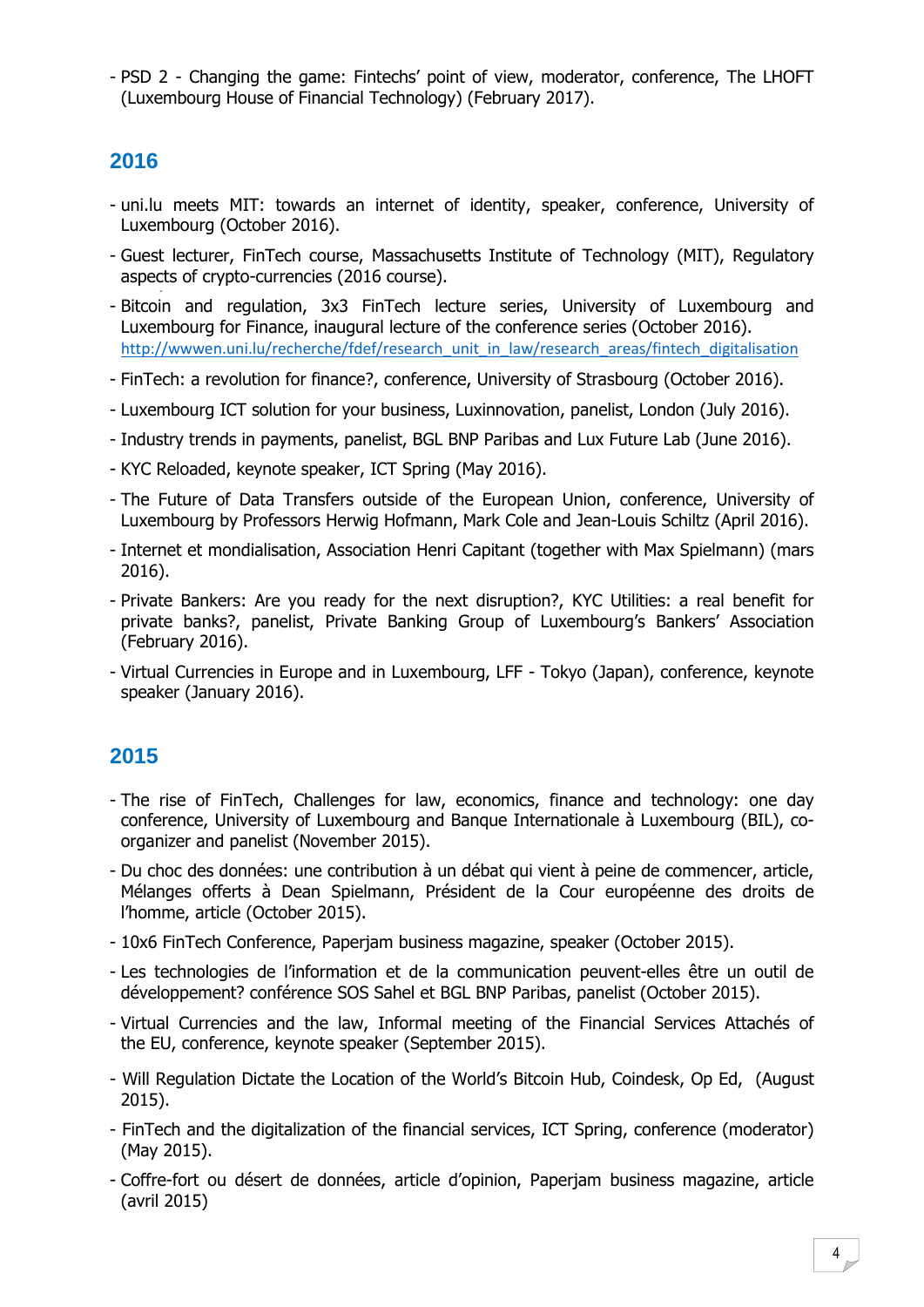- Virtual Currencies Conference, Banque Internationale à Luxembourg, moderator (March 2015).
- Actualités du secteur ICT: aspects juridiques and more, Luxembourg Bar Conference, keynote speaker (janvier 2015).

## **2014**

- Infrastructure and more, Luxembourg Internet days, keynote speaker (November 2014).
- EU-US relationships in the ICT sector: a study of issues, Mc Cann Fitzgerald (Ireland), keynote speaker (October 2014).
- Disruptive technologies virtual money, PWC and AmCham, conference, panelist (September 2014).
- Achieving the vision: trusted open data and autonomous decentralized infrastructures and institutions, Windower (NH), conference (August 2014), co-signatory of the Windhover Principles.
- The Ecology of Digital Assets, MIT Boston, conference, panelist (July 2014).
- What type of regulations for virtual currencies, ICT Spring, conference (moderator) (June 2014).
- Luxembourg: a European gateway for your internet activities: e-commerce, gaming, e-payments and more, Barreau du Luxembourg, conference, keynote speaker (June 2014).
- La constitution des établissements électroniques, article, Larcier (2014).

#### **2013**

- La protection des noms de domaine en droit luxembourgeois Journée de la Propriété intellectuelle, conférence, keynote speaker (2013).
- Protégé à l'insu de mon plein gré, article d'opinion, Lëtzebuerger Land (2013).
- Legal challenges of the cloud, conference, EuroCloud, keynote speaker (2013).
- Who is afraid of the cloud, conference, ebrc IT days, keynote speaker (2013).
- Legal aspects of the internal market: consumer law, data protection and net neutrality, Internal Market Event (EU - Commission), conference, keynote speaker (2013).

#### **2012**

- Faut-il se méfier du cloud, Research unit in law of the University of Luxembourg, lecture at the occasion of the opening of the academic year (2012).
- Faut-il se méfier du cloud, Journal des Tribunaux, article (2012).
- La protection des nouveaux noms de domaine, conference, ABBL, speaker (2012).

#### **2011**

- L'entraide judiciaire internationale, conference, keynote speaker, ALJB (2011).